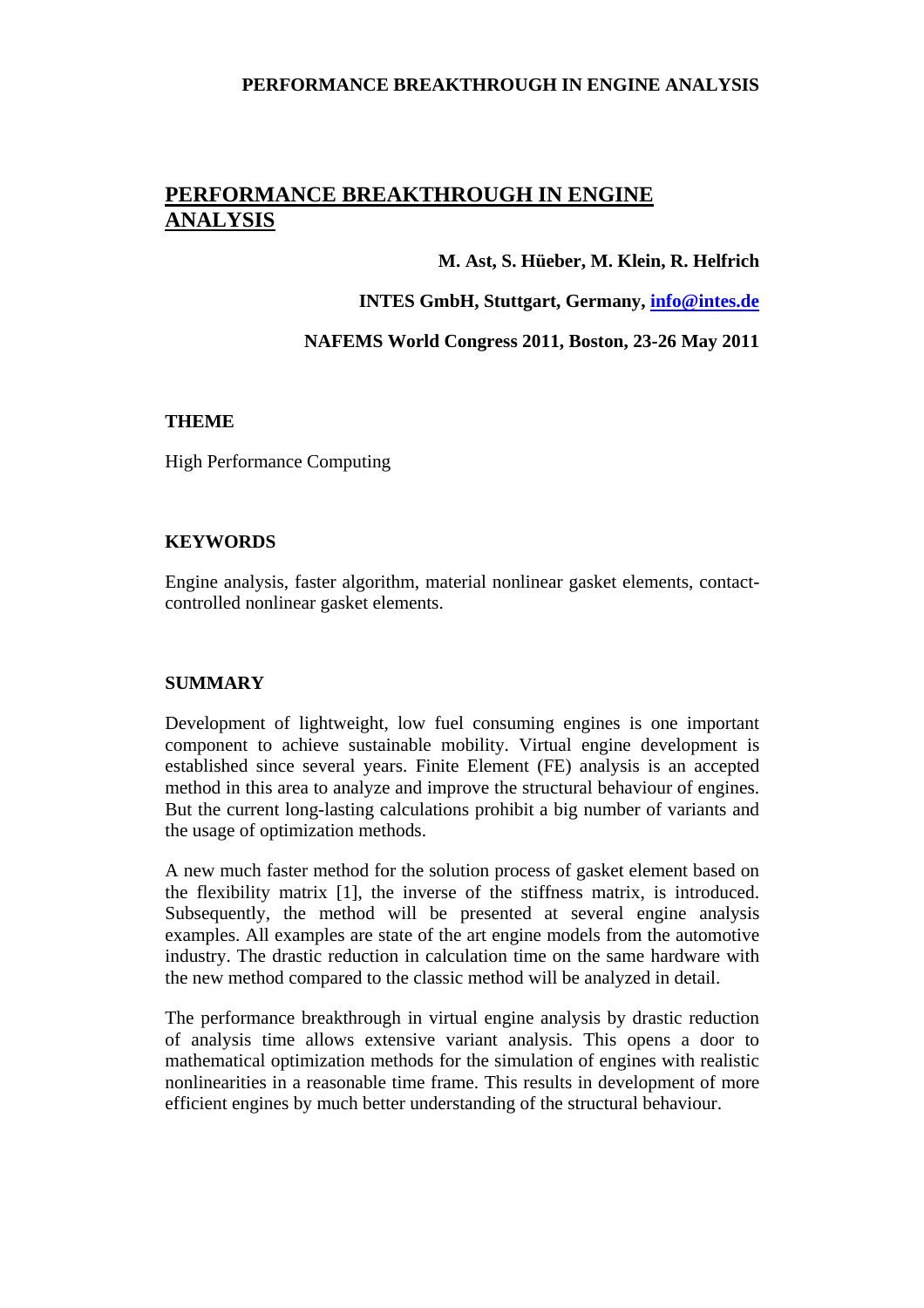# **1: Introduction**

In the virtual development of engines based on FE analysis a breakthrough of analysis speed is strongly needed. In the past few years parallelization and faster hardware has helped to hide the moderate improvements on the method side. But with slower acceleration of the CPU speed only improvements of the methods will show considerably shorter run times.

During the same time the model become finer and from this follows that the number of unknowns increases. The two boosters behind the model size increase are higher accuracy of finer meshes [1] and less human resources that are needed for automatic meshing. In the past a lot of human working time was used to create special geometry adaption for FE analysis and for meshing with special emphasis to reduce the number of degrees of freedom (DOF) for engine models (see Fig. 1).

Today the original CAD geometry and automatic meshing is used for engine models resulting in drastically reduced human working time to create a mesh. But on the other hand the element size is reduced to get a reliable process also for detailed geometries. Therefore, the number of DOF and the calculation time is increased.

The reduction of the fuel consumption is very important today. This target should be accessed by a virtual development process that investigates more variants to get the best product. The methods to create more models in shorter time are ready to use, so it is only the next logical step to improve the methods of analysis to go in lockstep with the needs. Emphasis should be put on the efficiency of FE analysis by process improvements inside the solver and the associated new methods in the solution process.

Static engine analysis is characterized by three important non-linear effects. First is the contact analysis, second non-linear material like plastic behaviour, tension and different compression behaviour of cast iron material, gasket material from measurement of the gasket layer and as third part the description of the non-linear load history. The non-linear load history should include assembly with bolt loading, temperature load for different temperature distribution states and working load with gas pressure in the cylinder.

In the following sections a new solution method for the gasket elements with drastic reduction of overall run-times will be introduced. Three examples for different use cases will demonstrate the advantages of the solution for the development in the engine industry.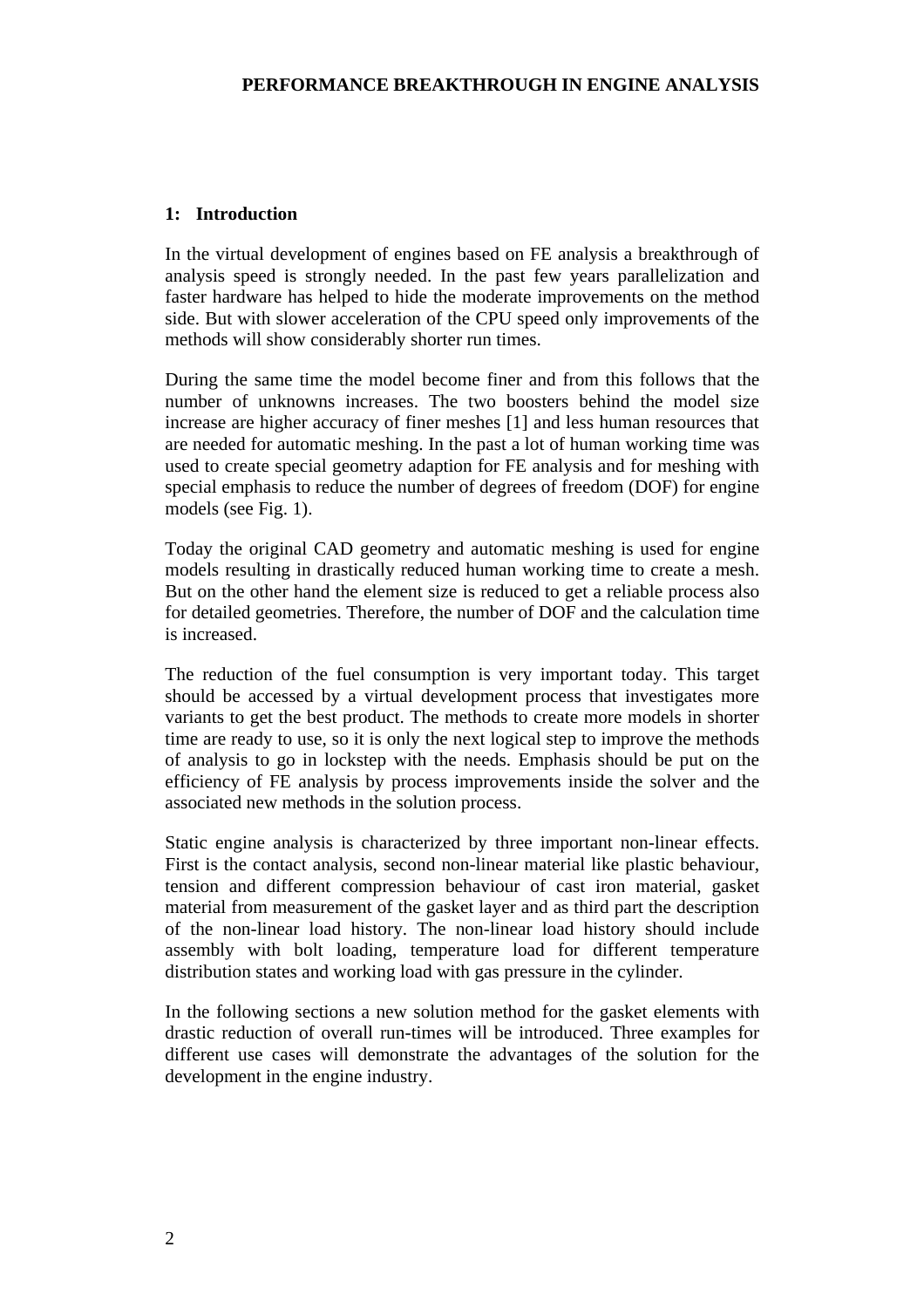### **2: Contact Analysis with Flexibility Method**

In the past a big variety of solution schemes for the numerical treatment of contact boundary conditions have been developed, e.g. Lagrangian parameters, penalty functions or staggered u/p iterations [1, 2, 3, 4]. In the following, we will use a slightly modified flexibility method which exactly simulates the discontinuity of the contact region. This method shows an excellent efficiency [5].



**Figure 1: Flexibility method for contact analysis and half of a V6 engine (by courtesy of Ford Motor Company)** 

Fig. 1 shows the complete algorithm for a linear static analysis of several load steps with contact. Starting with the global stiffness matrix *K* and the applied forces  $R_e$  a linear-elastic solution  $r_l$  is calculated first without consideration of the contact boundary conditions. This solution is then transformed to a significantly smaller system which contains only the relative displacements of the potential areas of contact. A condensed flexibility matrix  $\tilde{F}$  is then built for the contact system. During subsequent iterations the contact is closed or opened at all potential locations, respectively, until penetration is compensated by reaction forces and a state of equilibrium is reached. Finally the contact forces are transformed back into the original displacement coordinate system and the global displacements are corrected by the relative displacements of the contact zones.

The efficiency of the solution scheme is primarily based on the reduction of the non-linear system of equations. Even models with several million degrees of freedom usually have only a few thousand contact pairs. So the size of the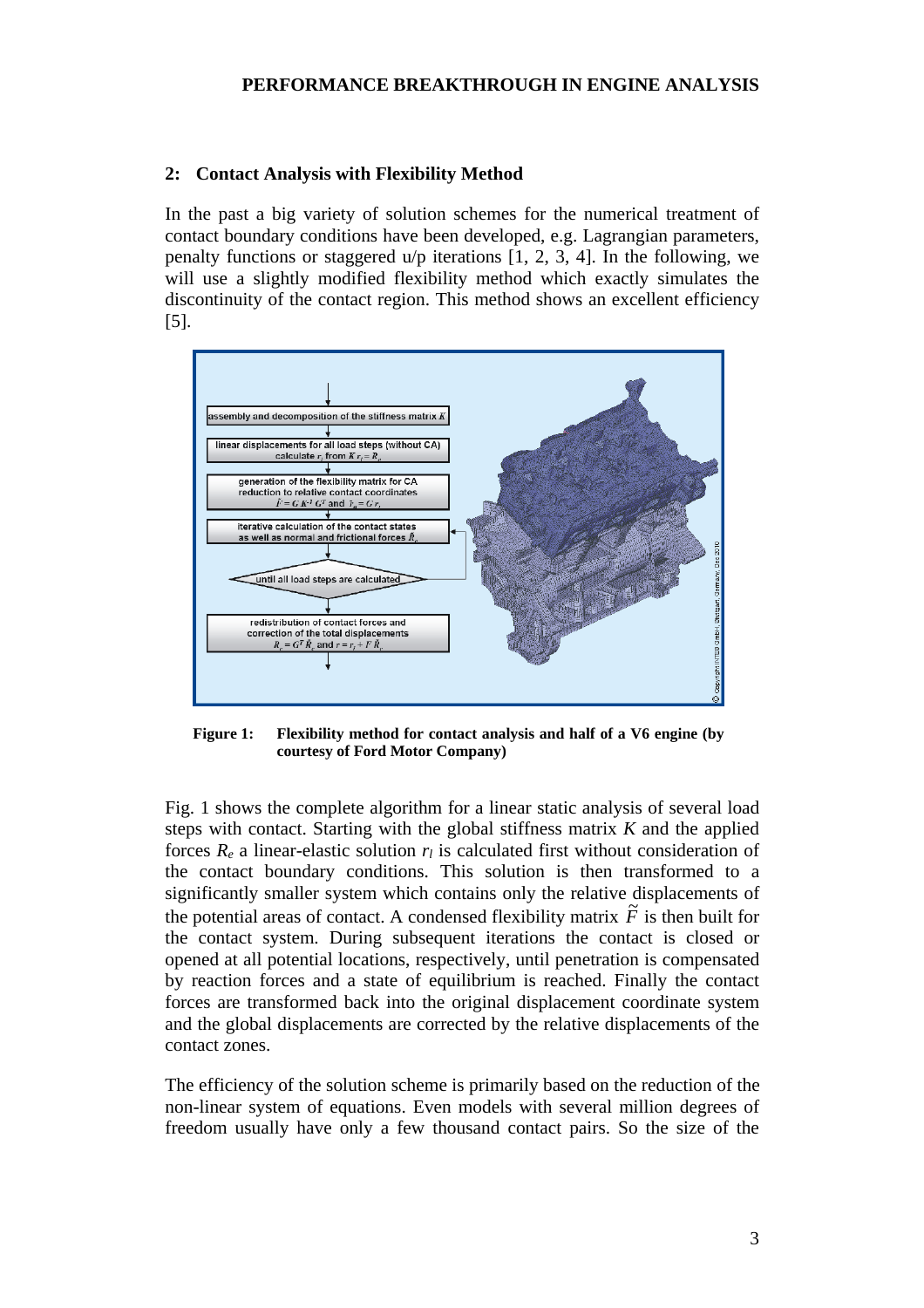flexibility matrix is much smaller than the stiffness matrix. A modern iteration algorithm [6] with a convergence by far superior to the common load step methods [5] contributes to the excellent performance. In addition, the convergence improves with the complexity of the model. An additional advantage of the flexibility method is its numerical accuracy. Because of the strong influence of micro-slipping on the frictional forces and corresponding effects on the resultant calculations, it is essential to minimize numerical errors. Algorithms using penalty functions do in general lead to worse condition number of the stiffness matrix. The resulting numerical error in the displacements may be of the same amount as the relative movement of the contact pairs.

In contact analysis it is important to fulfil the boundary conditions as exactly as possible [7, 8]. If the discontinuity is exactly fulfilled, the normal contact has no respective infinite stiffness. Also frictional contact is ideally simulated, even anisotropic friction is supported.

#### **3: Nonlinear Material Analysis**

The task of the solution process for non-linear materials is the handling of any material description. Typically, non-linear material of cylinder head, crankcase or bolts is used in engine analysis. Besides classical elastic-plastic material properties, sometimes a cast iron material law is required where the non-linear material behaviour in tension and compression domain is significantly different (see Fig. 2).



**Figure 2: Cast iron material data**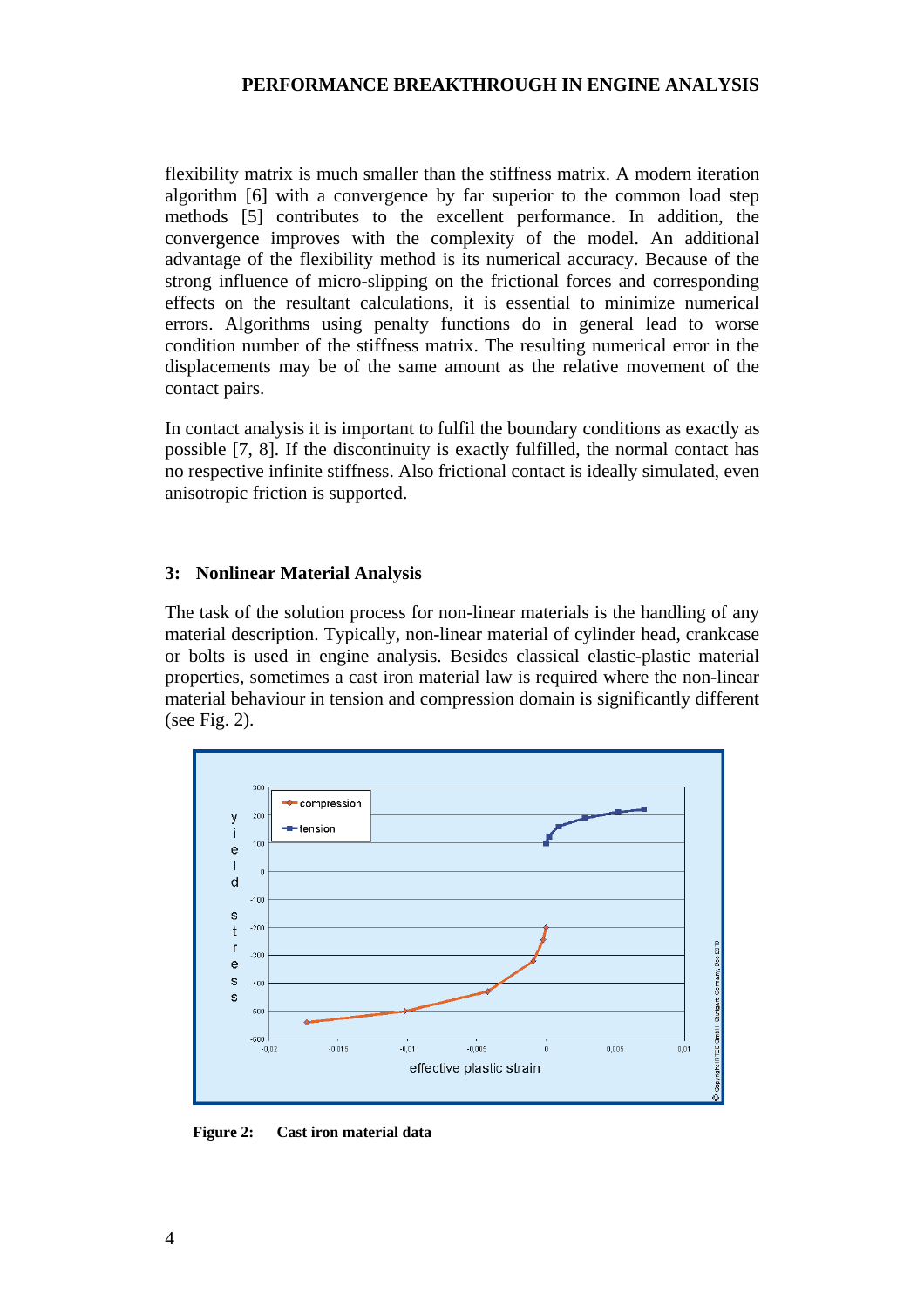Both material laws are handled by input of a strain-stress relation. Also the characteristics are very similar, so the algorithms for the solution process can be specialized to them for the most efficient overall solution process. If plastic or cast iron material non-linearity is taken into account for engine analysis, a big fraction of the number of overall elements will be affected.

For engine analysis the third material, gasket material, is of utmost importance, because it has a big influence on the overall behaviour. Non-linear gasket material has a totally different characteristic. Description is made by the behaviour orthogonal to the sheet plane through all sheets by a measured pressure/closure curve (Fig. 3).



**Figure 3: Pressure/closure material behaviour of gasket from measurement** 

The material is elastic or plastic, has one loading curve and several unloading curves, which describe different unloading paths dependent on the load state. For different areas of the engine gasket, like bead, half bead or body, individual measurements are done. So, different properties are used at several regions of the gasket layer. Very typical is the ascending slope of the curve in opposite to the classic weakening material laws. The in-plane material characteristic is linear elastic. The number of gasket elements is very small in comparison to the number of all other elastic elements.

The different behaviour of material non-linear elements and gasket elements and their different function is quite essential. But up to now both are solved by one common iterative process (see Fig. 5A). If the contact analysis with flexibility method, as described in the first section, is used, the non-linear material solution embraces with an iterative loop the contact iteration loop.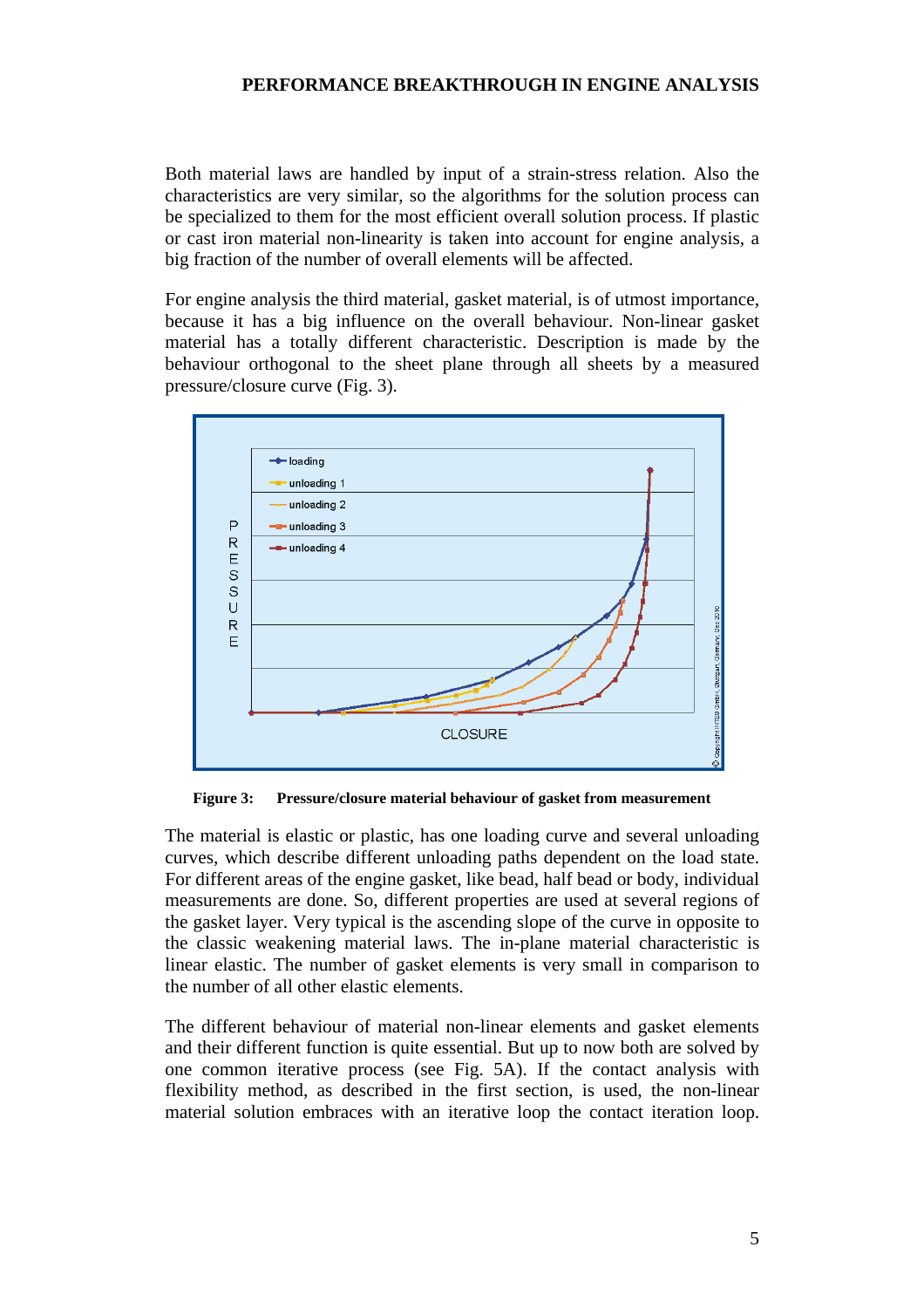This loop is very time consuming, because all operations are done with the whole stiffness matrix.

### **4: Process Modelling – Non-Linear Load History**

For the analysis control the specification of the load history is very important. Fig. 4 shows a typical example for a load step control where the load steps are arranged from the bottom to the top and the abscissa represents the virtual time steps of the process during non-linear analysis. Pretension and locking of several bolts and loading/unloading of gas pressure take part in this example during the four load steps.

For an engine with a higher number of cylinders there should be also a higher number of load steps, because the gas pressure has to act on all cylinders separately in a specific sequence. Also the changes of temperature states and the associated changes in stiffness can be investigated and results in a higher number of steps.



**Figure 4: Plot of non-linear load history for engine analysis (example)** 

#### **5: Gasket Analysis – State of the Art Algorithmic Process**

The solving of gasket elements is calculated as part of the solution process for the stiffness matrix (loop of NLMATERIAL iteration). Fig. 5A shows the three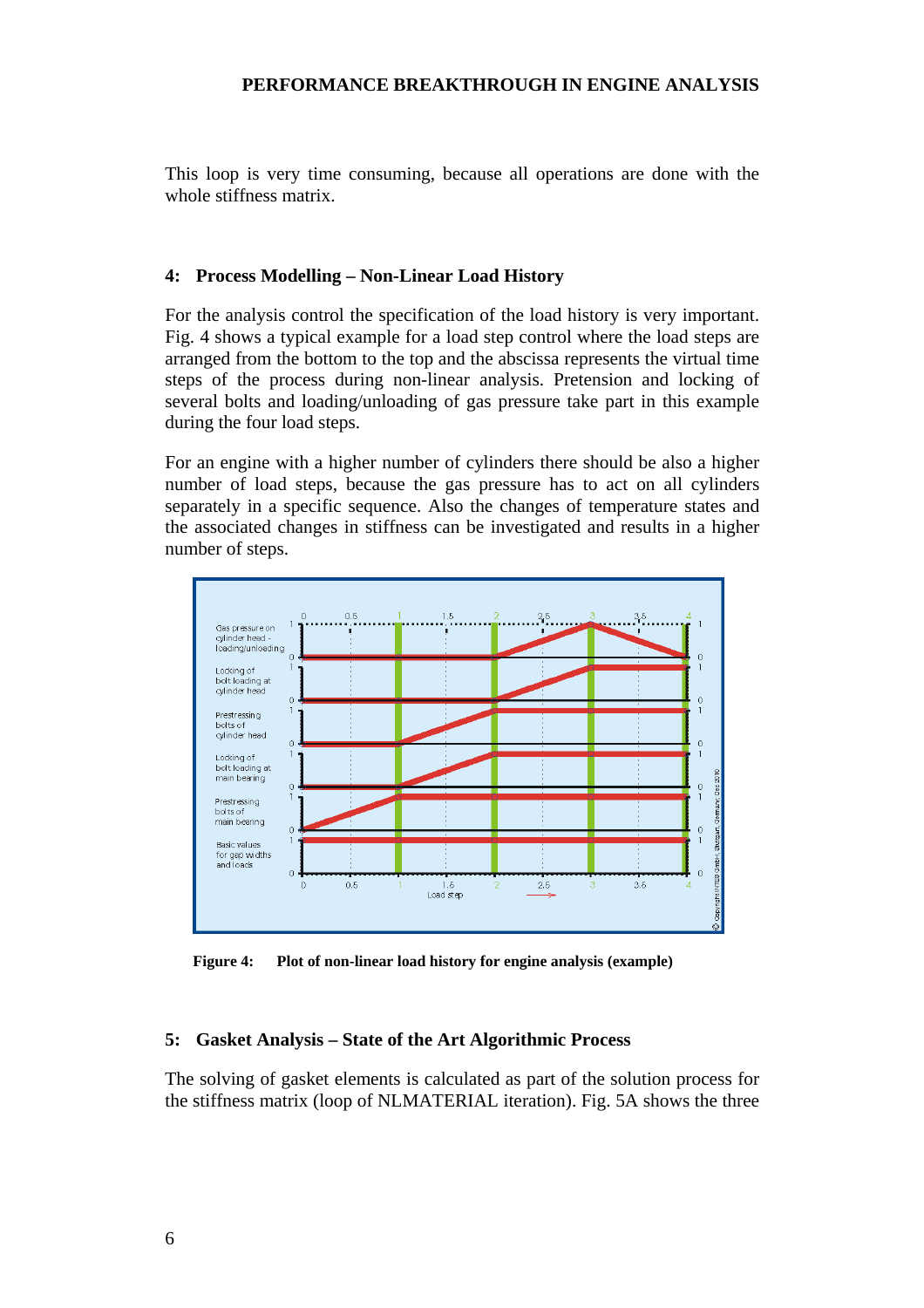main loops (CA-iteration nested in NLMATERIAL-iteration, nested in load step history) during the non-linear engine analysis.

Contact is solved iteratively for each loop of the non-linear material solution process. And both loops are several times repeated in the loop of non-linear load steps.



**Figure 5: Analysis process with (A) and without (B) non-linear material loop** 

# **6: Non-linear Gasket Solution by Flexibility Method**

In the new process the gasket element solution is shifted from the non-linear material loop to the CA-iteration. This is against the well-known rule for efficient algorithms, that it is more efficient to do the effort in the outer loops and not in the inner loops that are repeated very frequently.

But as shown in Fig. 6 the size of the flexibility matrix for engine analysis is typically more than 100 times smaller than the stiffness matrix. In addition, this perfectly fits to the very small number of gasket elements (there is only one 2D-layer gasket elements in the 3D-model).

As second factor, the pressure/closure curve can be solved very similar to the contact by highly efficient algorithms. And the solution process for non-linear materials can be stronger focused on plastic and cast iron materials.

So, engine analysis can be divided in two classes of analysis: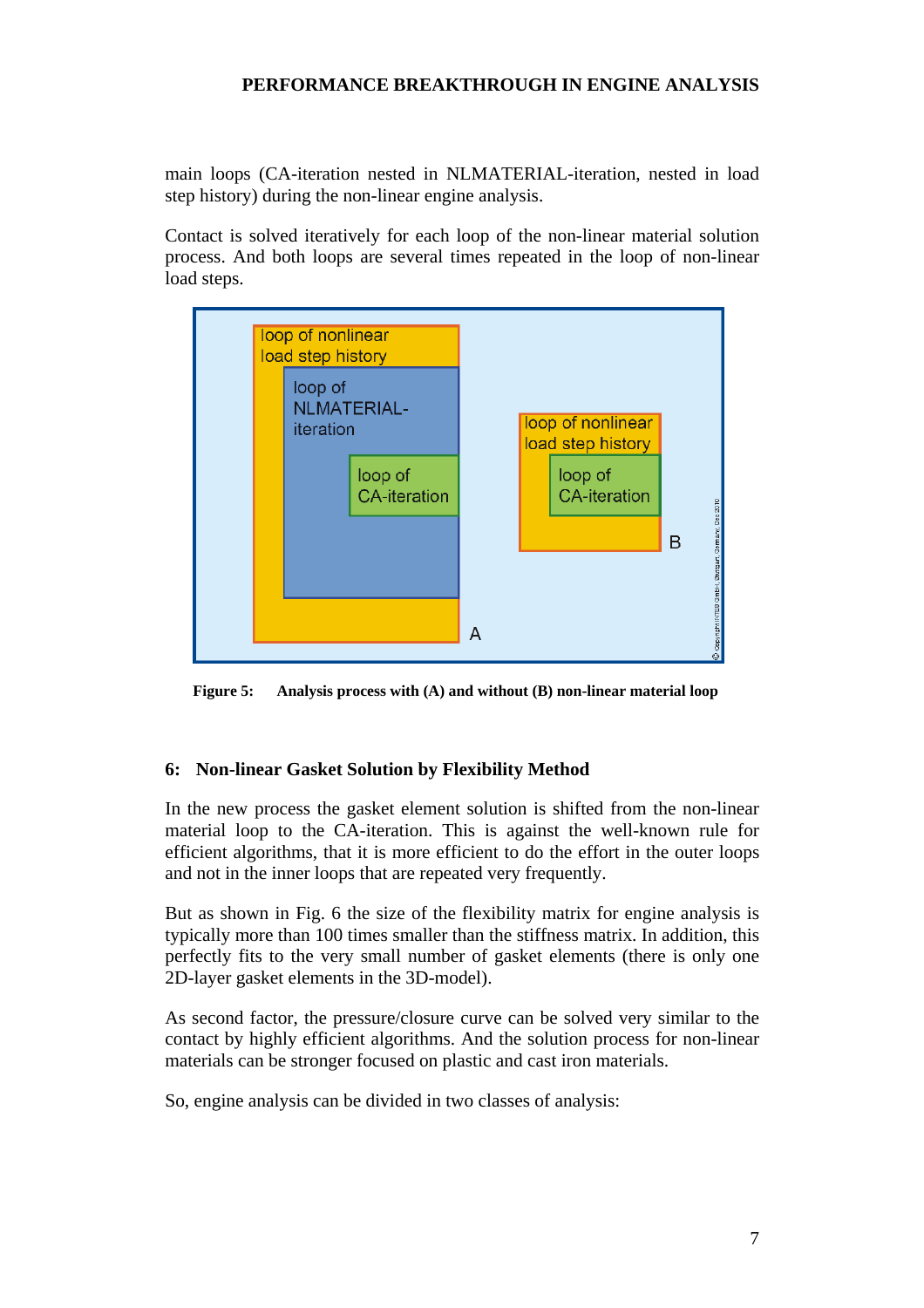- 1. Analysis of accurate results (for comparison with measurements) by taking into account all possible nonlinearities,
- 2. Analysis of representative results (for relative comparisons of variants) by taking into account most important nonlinearities only.

In the second case, variants may take non-linear gasket behaviour into account but neglect non-linear material behaviour of the other structural parts.

For this case, the most time consuming loop of NLMATERIAL iteration can be omitted (Fig. 5B). So, the run time for variant analysis is reduced drastically. This is a big breakthrough in engine analysis.



**Figure 6: Shift of matrix size for typical gasket analysis** 

# **7: Examples**

Three examples are chosen to show three different use cases for the new implemented solution algorithm. The first one shows the efficiency gain by simple switch to the new algorithm without any reduction in model quality. The second shows the big reduction that is possible for variant analysis. And the last one raises the number of degree of freedom (DOF) a lot. A new class of model is defined by this example. Here it is possible to analyze a very detailed model in short time frame on limited hardware resources with taking into account the full non-linear gasket material and a non-linear load history.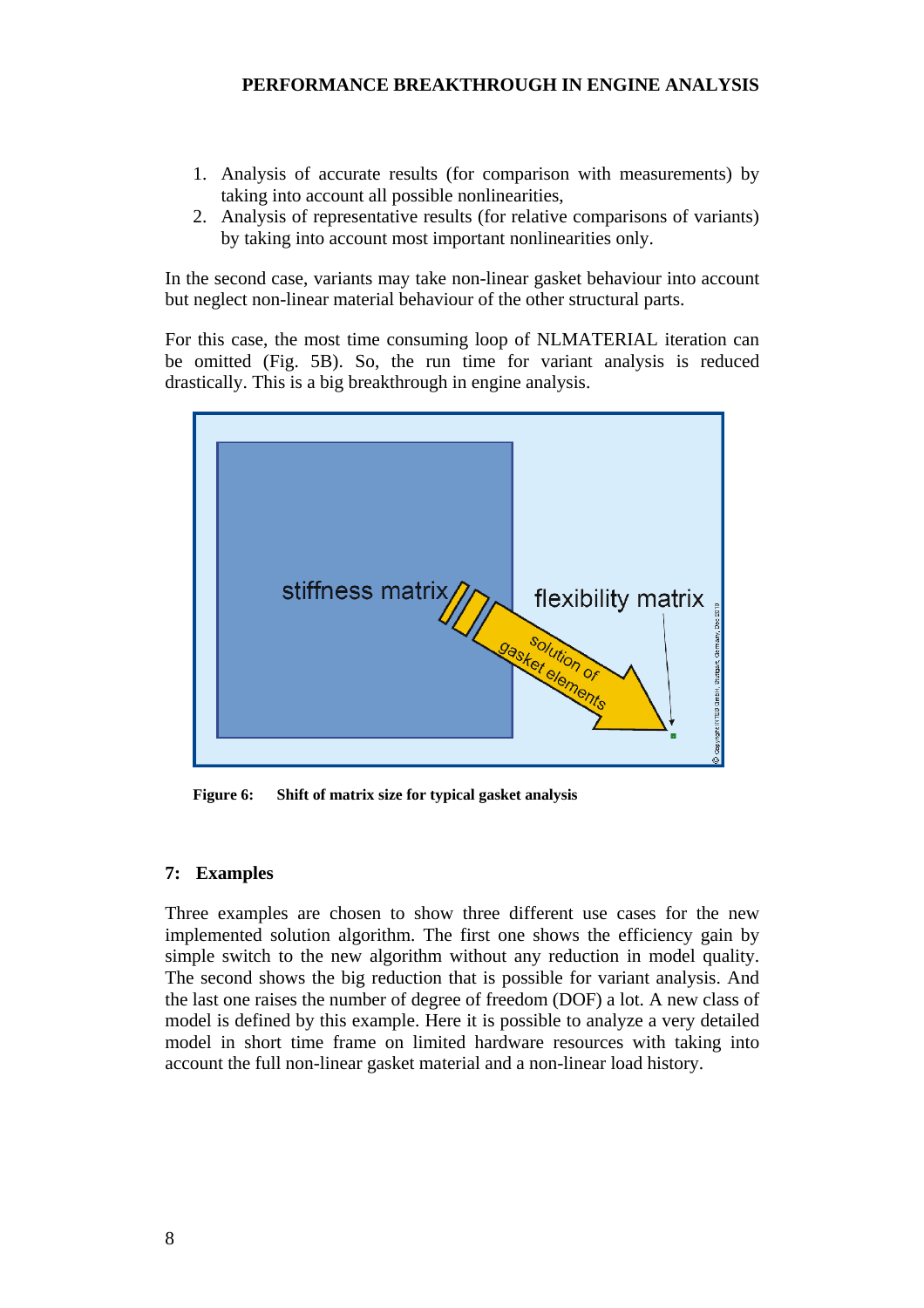# **Non-linear Gasket Behaviour, Non-linear Contact, Non-linear Materials (Cast Iron, Plastic) for Complete Model**

The analysis is done on 8 core hardware with usage of 26 GB main memory. Fig. 7 shows that the former already best in class analysis time (on the left side) is reduced by a factor greater than two (reduced run time shows the right bar). This is done by solving the gasket by the iterative contact algorithm without loosing any accuracy. Therefore, the name of the new algorithm is **contact controlled non-linear gasket** (**ccnlg**) **solver**.



The disk space consumption is the same as for the conventional method.

**Figure 7: Engine with nonlinear materials** 

# **Non-linear Gasket Behaviour, Contact, Linear Materials for Non-Gasket Elements**

The second industry engine model has more than 7.5 million DOFs and is investigated by 7 load steps (Fig. 8). All materials, besides the gasket, are linear.

Using the new solution method reduces the run time from a "several days" job by a factor of twenty to "during a longer lunch break" job. In addition the hard disc consumption is reduced from 137 GB to 87 GB (Fig. 8).

This significant reduction in analysis time makes it possible to investigate a much bigger number of variants than before. Also optimization becomes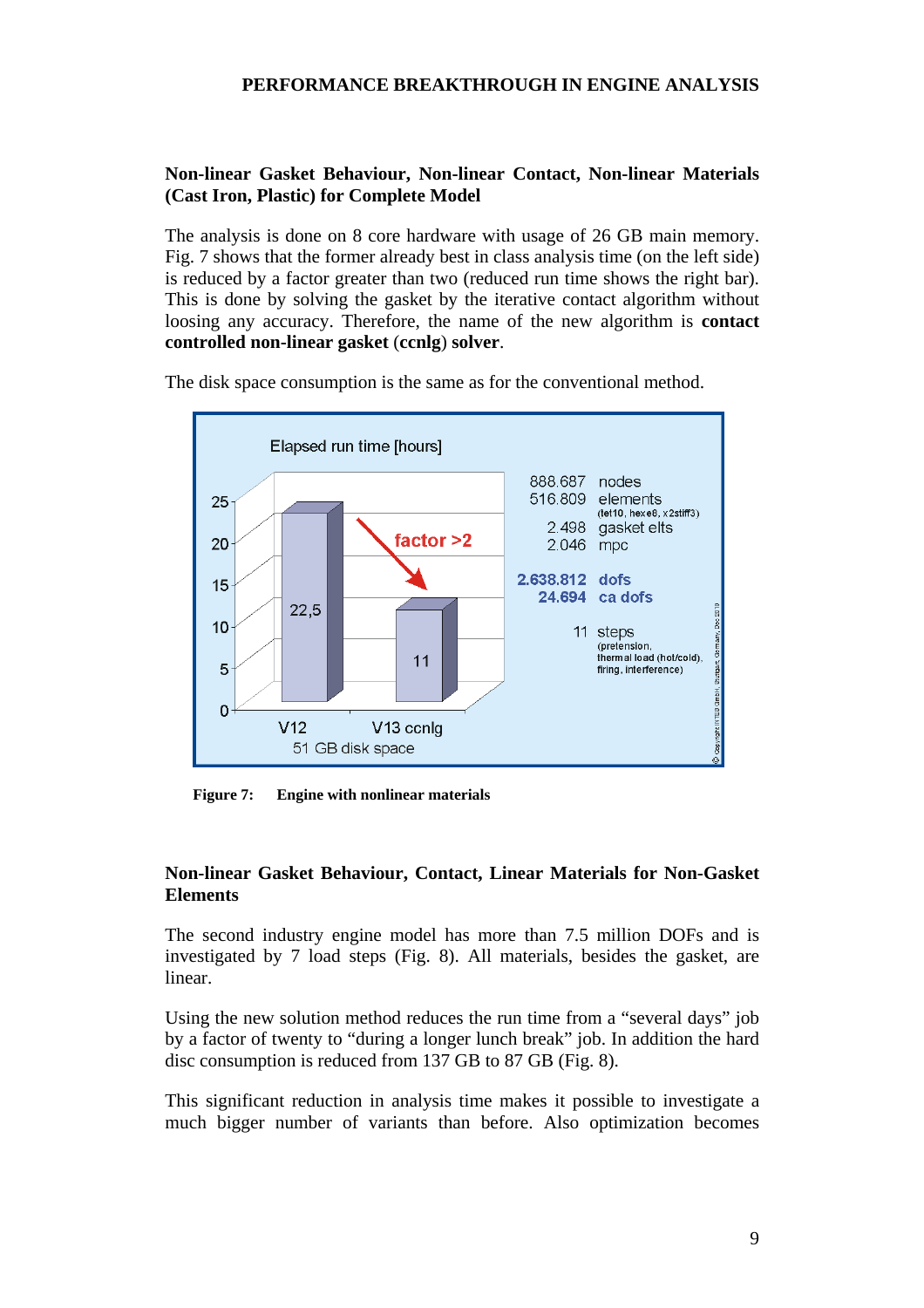

possible with the new method. Run time reduction and optimization both result in much better products.

**Figure 8: Engine with nonlinear gasket elements only** 

# **Big Model**

In industry more accurate models are needed by means of a much finer mesh for the cylinder head. Such a model has easily close to 30 million DOF (Fig. 9). But still a load history with several steps and a full non-linear gasket with loading and unloading material data are required.

The characteristics show a formerly not solvable (on the same hardware) model, because the time and disc consumption was too high for efficient use.

Fig. 9 shows that the solution only needs a little bit more than 3 hours with the new solution method for gasket elements. This kind of model can be solved now without using expensive non standard hardware and without the need of a cluster solution.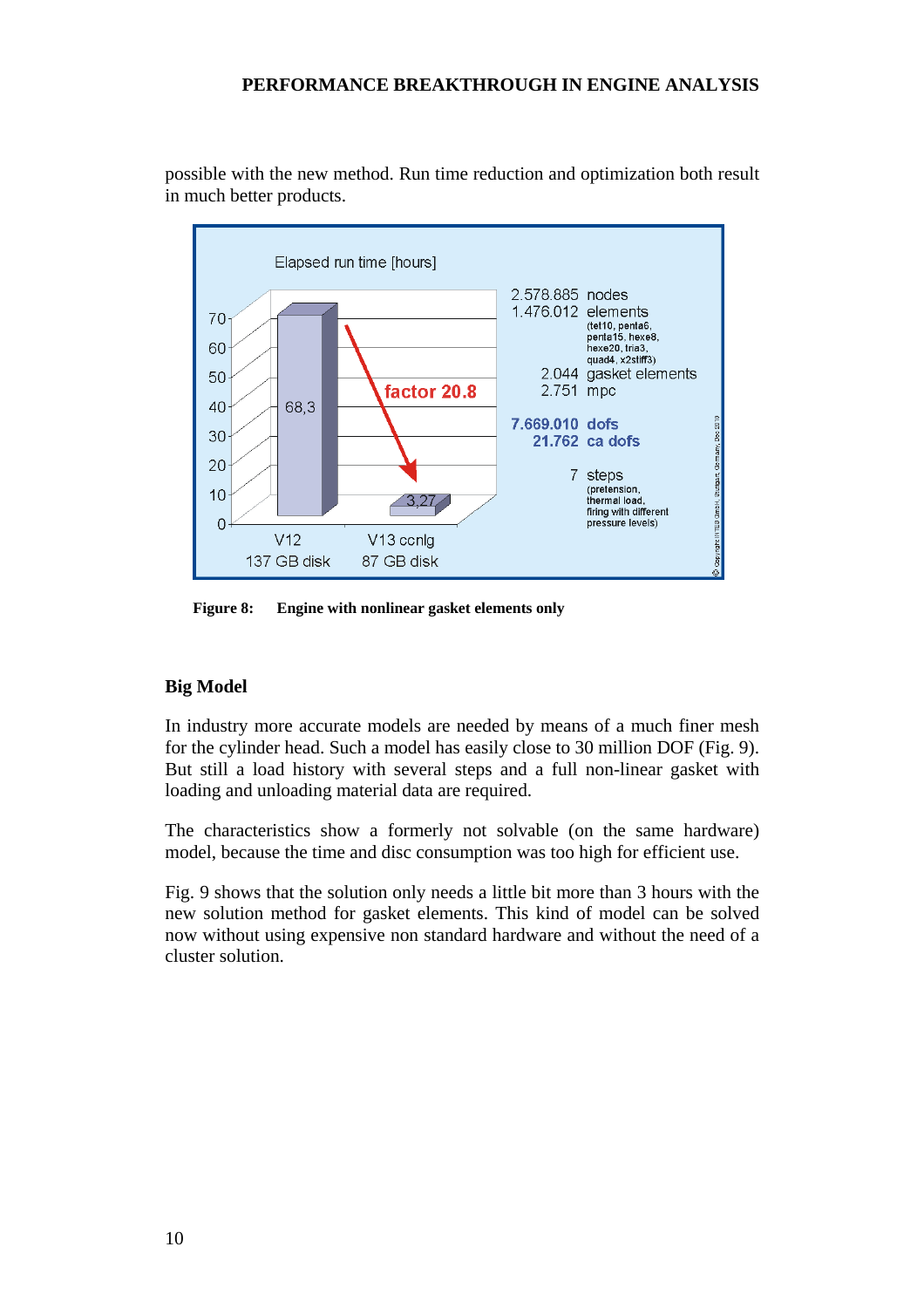

**Figure 9: Big engine model** 

# **8: Conclusion**

The new gasket solution algorithm reduces the runtime of engine analysis with non-linear gasket material to calculation times known before from simple linear analysis with contact. No additional effort for the model is needed. The full non-linear loading and unloading are included even in linear static analysis.

By the drastic reduction of calculation times which can not be delivered by current hardware evolution, new possibilities are now available. The development of engines can be improved by much finer models with more detailed results, by much more variants to get a deeper understanding of the mechanical behaviour, by optimization to improve the complex physical behaviour by an automatic process, and, last but not least, by combining bigger models, more variants, and optimization.